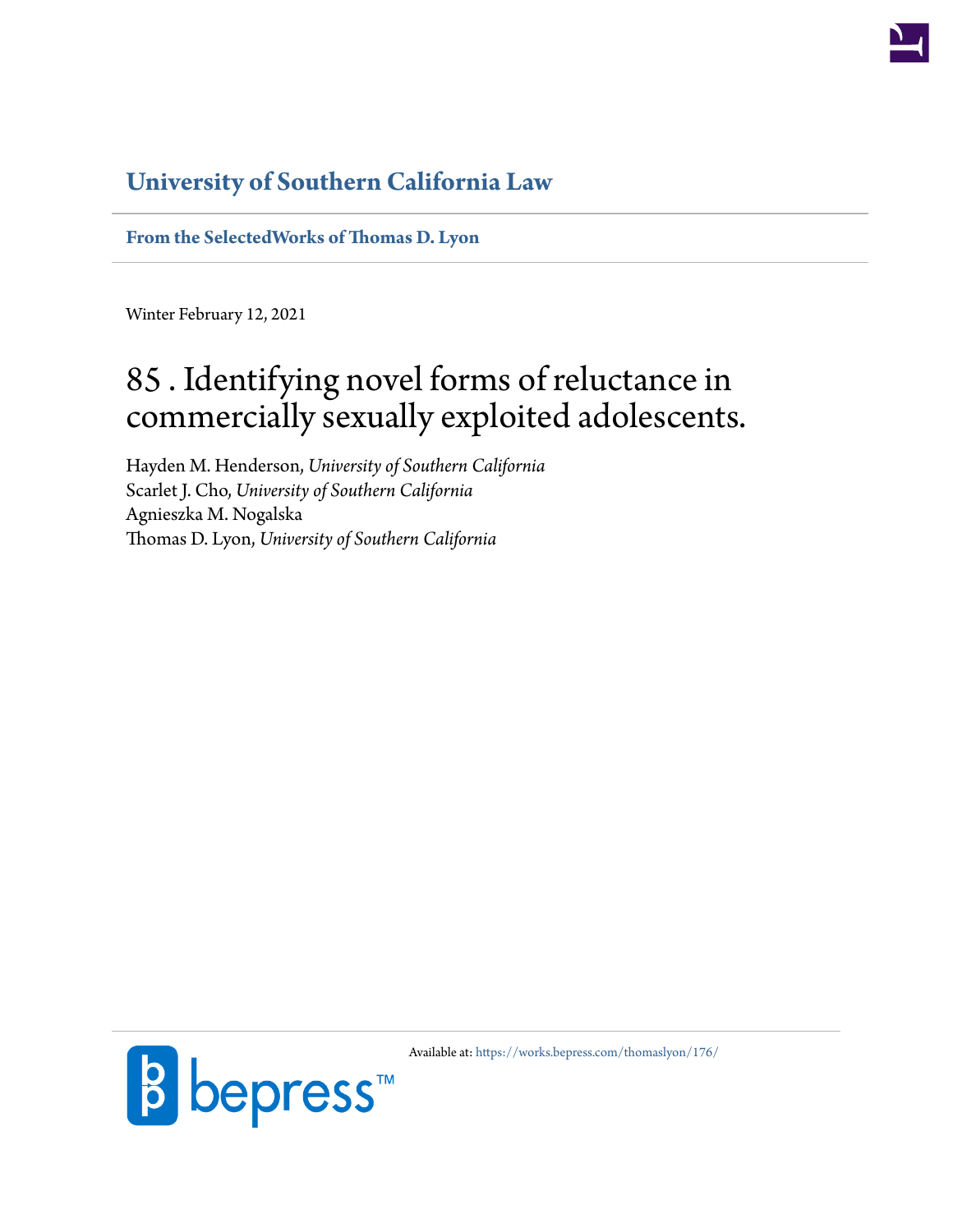Contents lists available at [ScienceDirect](www.sciencedirect.com/science/journal/01452134)

### Child Abuse & Neglect

journal homepage: [www.elsevier.com/locate/chiabuneg](https://www.elsevier.com/locate/chiabuneg)

### Identifying novel forms of reluctance in commercially sexually exploited adolescents

### Hayden M. Henderson \*, Scarlet J. Cho, Agnieszka M. Nogalska, Thomas D. Lyon

*University of Southern California, United States* 

| ARTICLE INFO                                                                                                                                               | A B S T R A C T                                                                                                                                                                                                                                                                                                                                                                                                                                                                                                                                                                                                                                                                                                                                                                                                                                                                                                                                                                                          |
|------------------------------------------------------------------------------------------------------------------------------------------------------------|----------------------------------------------------------------------------------------------------------------------------------------------------------------------------------------------------------------------------------------------------------------------------------------------------------------------------------------------------------------------------------------------------------------------------------------------------------------------------------------------------------------------------------------------------------------------------------------------------------------------------------------------------------------------------------------------------------------------------------------------------------------------------------------------------------------------------------------------------------------------------------------------------------------------------------------------------------------------------------------------------------|
| Keywords:<br>Commercially sexually exploited children<br>Interviewing adolescents<br>Reluctance<br>Support<br>Police interviewing<br>Courtroom questioning | Background: Research has largely overlooked expressions of reluctance in commercially sexually<br>exploited adolescent ("CSEA") victims. This is problematic because gaining information from<br>known victims is of the utmost importance in order to better serve the needs of current and<br>potential future victims.<br><i>Objective:</i> The current study proposes a novel conceptualization of reluctance based on CSEA<br>victims' transcripts from police interviews and courtroom examinations.<br><i>Participants and setting:</i> The study examined police interviews $(n = 8 \text{ victims}, 1558 \text{ utterances})$ and<br>courtroom transcripts ( $n = 6$ victims, 1961 utterances) conducted with female CSEA victims aged<br>15–17 years old ( $M_{\text{age}} = 16.29$ ). The victims were associated with the same trafficker and were<br>thus interviewed by the same group of police officers, and for those who testified, were ques-<br>tioned by the same lawyers in court. |
|                                                                                                                                                            | Results: Sixteen reluctance tactics were identified, including several that have been overlooked in<br>previous literature. The current reluctance measure identified more reluctance than previous<br>studies' reluctance measures. Reluctance was much more common in police interviews $(26.4\%; p)$<br>$<$ 0.01) than in court (5.5%), and if victims were more reluctant in the police interviews, they<br>were less likely to appear in court ( $p = .001$ ).<br>Conclusions: These findings have implications for future conceptualizations of reluctance, and<br>illustrate the importance of considering the age of the victim and the circumstances under which<br>the victim is questioned in identifying reluctance.                                                                                                                                                                                                                                                                         |

#### **1. Introduction**

Reluctant children provide lower quality accounts of their abuse [\(Blasbalg, Hershkowitz,](#page-8-0) & Karni-Visel, 2018; [Hershkowitz,](#page-9-0) [Orbach, Lamb, Sternberg,](#page-9-0) & Horowitz, 2006; [Lamb, Brown, Hershkowitz, Orbach,](#page-9-0) & Esplin, 2018; [Lewy, Cyr,](#page-9-0) & Dion, 2015; [Orbach,](#page-9-0) Shiloach, & [Lamb, 2007\)](#page-9-0), which may detrimentally impact the perceived credibility of their reports ([Lyon, Scurich, Choi, Handmaker,](#page-9-0) & [Blank, 2012;](#page-9-0) Regan & [Baker, 1998\)](#page-9-0). Problematically, the majority of existing research only focuses on reluctance with children (i.e., younger than 10 years old; [World Health Organization, 2021\)](#page-9-0) and younger adolescents (i.e., ages 10–14; e.g., [Blasbalg et al., 2018](#page-8-0); [Hershkowitz et al., 2006; Hershkowitz, Lamb, Katz,](#page-9-0) & Malloy, 2015; [Lewy et al., 2015](#page-9-0); [Orbach et al., 2007; World Health Organization,](#page-9-0) [2021\)](#page-9-0). Commercially sexually exploited adolescents ("CSEA") are likely to be especially reluctant for many reasons, including the fact that their exploitation is often discovered unintentionally, they struggle to trust adults, and they view police in particular as

<https://doi.org/10.1016/j.chiabu.2021.104994>

Available online 26 February 2021 0145-2134/© 2021 Elsevier Ltd. All rights reserved. Received 22 October 2020; Received in revised form 7 January 2021; Accepted 11 February 2021







<sup>\*</sup> Corresponding author at: University of Southern California Gould School of Law, 699 Exposition Blvd, Los Angeles, CA, 90089, United States. *E-mail address:* [hhenderson614@gmail.com](mailto:hhenderson614@gmail.com) (H.M. Henderson).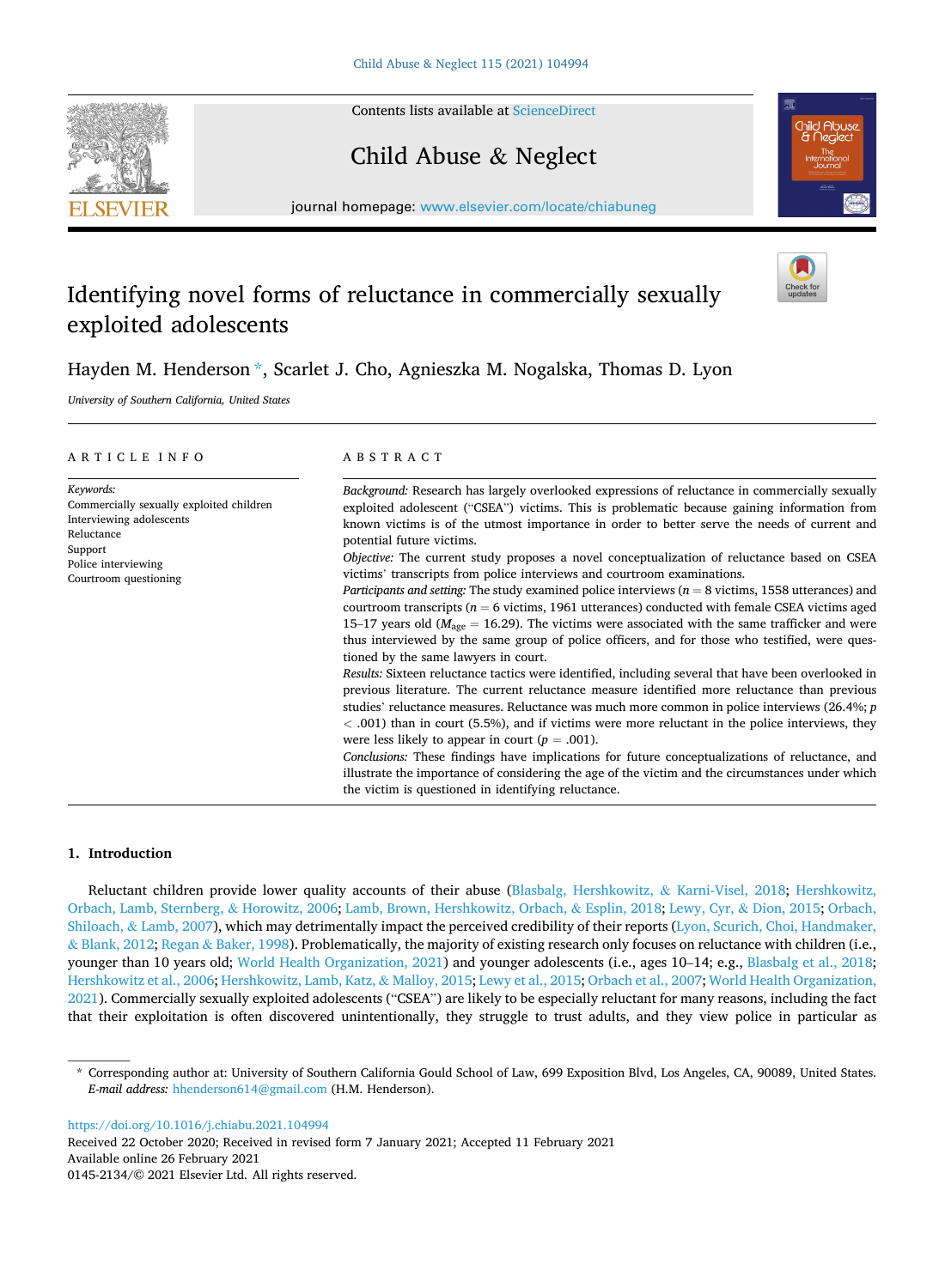adversaries [\(Albright, Greenbaum, Edwards,](#page-8-0) & Tsai, 2020; [Hampton, 2020;](#page-9-0) [Lavoie, Dickerson, Redlich,](#page-9-0) & Quas, 2019). Due to the large proportion of sex trafficking cases that go unreported, gaining information from known victims is of the utmost importance to prosecute sexual exploiters and market facilitators and to identify ways to better serve the needs of current and potential future victims [\(Farrell et al., 2019;](#page-8-0) [United Nations Office on Drugs](#page-9-0) & Crime, 2016). Because existing research has failed to capture the myriad of ways that CSEA express reluctance, the current study contributes to the dearth of literature by evaluating novel forms of reluctance identified in a sample of CSEA victims, and subsequently assessing that reluctance in response to both police and courtroom questioning.

In the following paragraphs, we will review why reluctance is likely expressed differently with CSEA victims than in most existing research, which typically involves younger children who are victims of sexual or physical abuse [\(Blasbalg et al., 2018](#page-8-0); [Hershkowitz](#page-9-0) [et al., 2006; 2015](#page-9-0); [Lewy et al., 2015](#page-9-0); [Orbach et al., 2007\)](#page-9-0). We then highlight additional problems with the reluctance literature, namely that it overlooks adult evasiveness strategies, it fails to consider that reluctance can co-exist with informativeness, and it is based on what could be honest responses (e.g., don't know, don't understand). After, we propose our novel conceptualization of reluctance based on CSEA victims' transcripts from police interviews and courtroom examinations.

#### **2. Reluctance in commercially sexually exploited adolescents**

Sexually trafficked adolescents are likely to be a particularly reluctant population of victims ([Lindholm, Cederborg,](#page-9-0) & Alm, 2015). Not only are they describing potentially traumatizing events that victims frequently feel guilty, ashamed, and afraid to disclose [\(Crisma, Bascelli, Paci,](#page-8-0) & Romito, 2004; Schönbucher, [Maier, Mohler-Kuo, Schnyder,](#page-9-0) & Landolt, 2012), but also, sexually trafficked adolescents often have a history of maltreatment exposure, sexual abuse, and runaway behavior that heightens their feelings of mistrust towards adults [\(Klimley, Carpinteri, Van Hasselt,](#page-9-0) & Black, 2018; Lacks & [Gordon, 2005](#page-9-0); [Lavoie et al., 2019\)](#page-9-0). Sexually trafficked victims typically have complex relationships with their exploiters ([Reid, 2016\)](#page-9-0). They may feel loyalty or love for their exploiter, and thus may think there is "nothing to disclose," or prefer to protect their abuser rather than cooperate [\(Reid, 2016\)](#page-9-0). CSEA victims may also be coerced and controlled by their sex trafficker and consequently fail to cooperate out of fear [\(Williamson](#page-9-0) & Prior, 2009).

Sex trafficking victims are often members of marginalized groups that have historically poor relationships with police, which can severely impede trust and cooperation ([Farrell et al., 2019\)](#page-8-0). Sexually trafficked victims frequently experience counterproductive legal encounters in which they are treated as criminals or delinquents rather than as victims ([Lavoie et al., 2019;](#page-9-0) Wilson & [Dalton, 2008](#page-9-0)). Police intervention can result in victims being detained for minor charges as a means of ensuring safety; however, these criminal records destabilize future accessibility to education and employment [\(Farrell et al., 2019\)](#page-8-0). Additionally, while investigative interviewing guidelines endorse rapport building (Vallano & [Schreiber Compo, 2015](#page-9-0)), field research demonstrates that police officers build little, if any, rapport in practice [\(Compo, Gregory,](#page-8-0) & Fisher, 2010), which could be particularly beneficial for reluctant victims. Sexually trafficked victims also report that some police officers engage in illegal activities such as requesting sexual intercourse from victims of sex trafficking, further heightening wariness of police (Maurrasse & [Jones, 2016](#page-9-0)). Thus, their expressions of reluctance may be particularly prevalent in contexts such as police interviews, where the CSEA may not respect or trust the questioners.

#### **3. Expanding the definition of reluctance**

In the CSA (i.e., child sexual abuse) literature, "reluctance" is conceptualized as a lack of cooperation in the interview, and particularly as a child's failure to disclose or informatively describe abuse ([Blasbalg et al., 2018;](#page-8-0) [Hershkowitz et al., 2006](#page-9-0)). However, previous research typically involves younger children (i.e.,  $M_{\text{age}} = 6.9$ –9.7 years old; [Blasbalg et al., 2018](#page-8-0); [Orbach et al., 2007\)](#page-9-0) who may not express themselves in the same way as sexually trafficked adolescents. Therefore, in the current study, we explored additional ways that uncooperativeness may manifest, such as overt challenges to one's role as an interviewee as well as covertly resistant responses.

Four studies are particularly relevant to understanding our current conceptualization of reluctance. Although [Chamberlain, Pat](#page-8-0)[terson, Reid, Kavanagh, and Forgatch \(1984\)](#page-8-0) measure examined resistance in adult clinical samples, their work was the first published reluctance coding scheme at the question-level rather than a global measure. [Hershkowitz and colleagues](#page-9-0)' (2006) measure was the first published reluctance measure in child interviewing literature (*M*age = 8.8), and it served as the basis for a large portion of more recent reluctance literature ([Ahern, Hershkowitz, Lamb, Blasbalg,](#page-8-0) & Winstanley, 2014; [Ahern, Hershkowitz, Lamb, Blasbalg,](#page-8-0) & Karni-Visel, [2019;](#page-8-0) [Blasbalg et al., 2018;](#page-8-0) 2019; [Hershkowitz et al., 2015](#page-9-0); [Orbach et al., 2007\)](#page-9-0). [Lewy and colleagues](#page-9-0)' (2015) examination of children's reluctance ( $M_{\text{age}} = 8.3$ ) is the only known study that integrated ideas from both [Hershkowitz et al. \(2006\)](#page-9-0) and [\(Chamberlain](#page-8-0) [et al., 1984\)](#page-8-0). Finally, [Lindholm and colleagues](#page-9-0)' (2015) is the only published study that has examined reluctance in CSEA interviews.

In existing reluctance literature, the most common-sensical expressions of reluctance are when the speaker either remains silent or explicitly refuses to talk [\(Chamberlain et al., 1984](#page-8-0); [Hershkowitz et al., 2006](#page-9-0); [Lewy et al., 2015; Lindholm et al., 2015](#page-9-0)). A less direct but still reliable indicator of reluctance is when the speaker sidetracks (i.e., the response is unrelated to the eliciting prompt), which is also consistently noted in the literature [\(Chamberlain et al., 1984](#page-8-0); [Hershkowitz et al., 2006](#page-9-0); [Lewy et al., 2015](#page-9-0); [Lindholm et al., 2015](#page-9-0)). Child interviewing literature notes that reluctant children may express an unwillingness to cooperate (e.g., "I don't want to talk about it") or an indication that answering questions is difficult or uncomfortable [\(Hershkowitz et al., 2006;](#page-9-0) [Lewy et al., 2015\)](#page-9-0). Most reluctance research also considers expressions of ignorance (e.g., "I don't know"), uncertainty (e.g., "I'm not sure"), and clarification-seeking responses (e.g., "What do you mean?") as reluctant responses [\(Chamberlain et al., 1984](#page-8-0); [Hershkowitz et al., 2006;](#page-9-0) [Lewy et al.,](#page-9-0) [2015;](#page-9-0) [Lindholm et al., 2015\)](#page-9-0).

There are several issues to address regarding these previous conceptualizations of reluctance. First, they may overlook other ways in which interviewees can overtly as well as covertly express reluctance. Research examining adult interviewees in different contexts,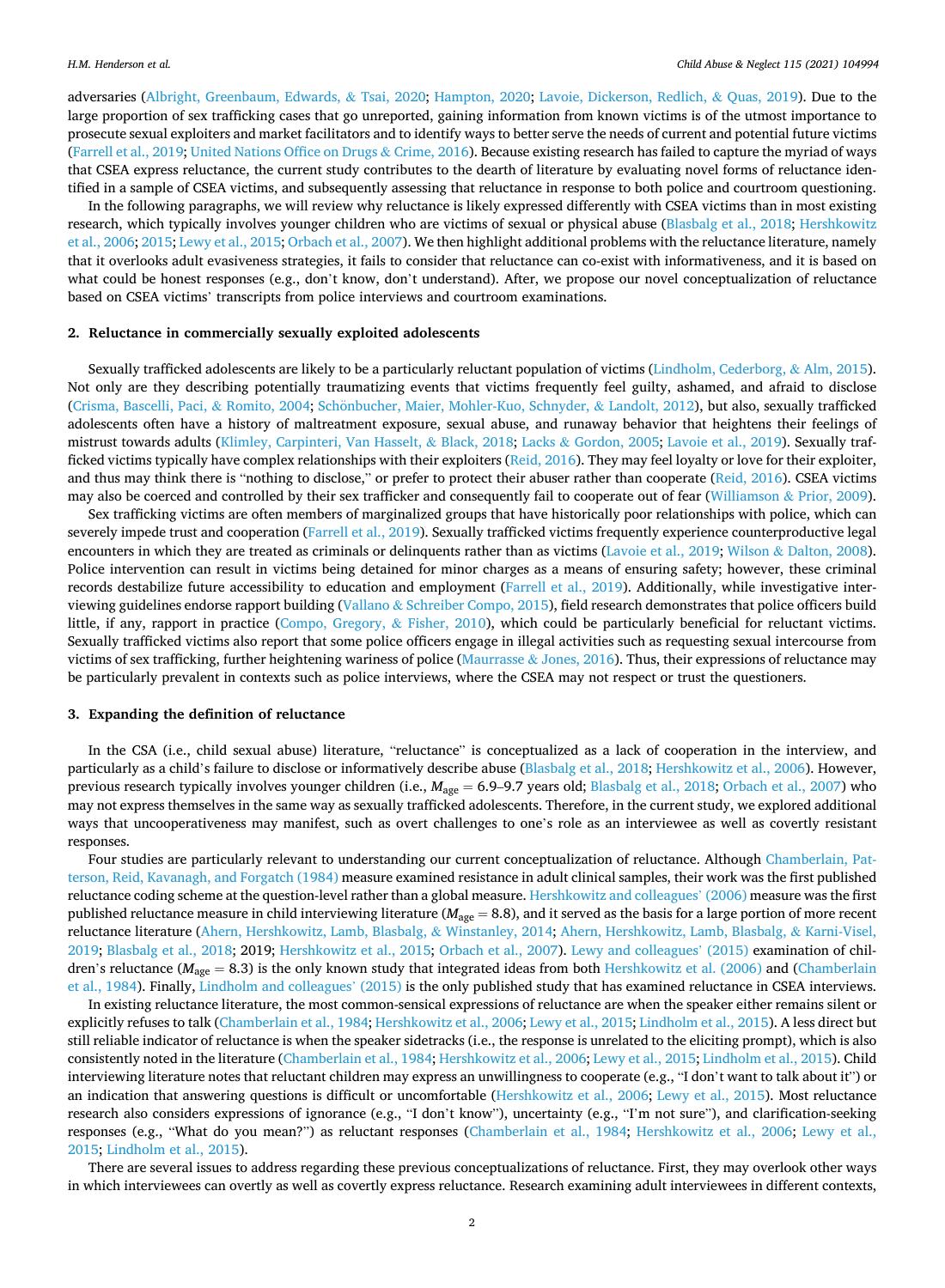such as suspect interrogations and politician interviews, has described how uncooperative respondents challenge the power dynamic of the interview [\(Cotterill, 2004](#page-8-0); [Haworth, 2006](#page-9-0); Gnisci & [Bonaiuto, 2003](#page-9-0)). This is particularly relevant in police interviews, in which each participant has a clearly defined role and these roles are unequal in terms of power and control ([Haworth, 2006\)](#page-9-0). [Haworth \(2006\)](#page-9-0) and [Chamberlain et al. \(1984\)](#page-8-0) both note that when the respondent interrupts the questioner, this challenges the expectations of a typical question-answer sequence. Additionally, the questioner is supposed to set the topical agenda, so when the interviewee asks uninvited, non-clarification seeking questions, this similarly challenges the dynamics of power and control ([Haworth, 2006](#page-9-0)). Other strategies include challenging the purpose of the question [\(Bull, 2003](#page-8-0)), rejecting the narrative that the questioner attempts to put forth [\(Cotterill, 2004](#page-8-0)), and inappropriately swearing in formal contexts with participants of unequal status (Jay & [Janschewitz, 2008\)](#page-9-0).

At the same time, other research has demonstrated how interviewees often avoid answering questions while still giving the "illusion of compliance" through covert reluctance [\(Catoto, 2017; Cotterill, 2004](#page-8-0); Gnisci & [Bonaiuto, 2003](#page-9-0); [Haworth, 2006\)](#page-9-0). This has received some recognition in existing literature, identifying responsive yet wholly uninformative answers as a form of reluctance ([Hershkowitz](#page-9-0) [et al., 2006](#page-9-0); [Lewy et al., 2015](#page-9-0); [Lindholm et al., 2015](#page-9-0)). However, less attention has been paid to answers that are superficially informative ([Lindholm et al., 2015](#page-9-0)), including answers that either minimize (e.g., "Did you work together?"/ "I knew her") or maximize (e.g., "Where did you work?"/ "Everywhere") so as to undermine the value of the content. As well, little research has considered superficially acquiescent answers that attribute the information to the interviewer (e.g., "If you say so"). These more overtly reluctant and superficially compliant types of responses may have been overlooked by studies involving children, who may be less inclined to challenge the authority of adult interviewers overtly and are less sophisticated at covert forms of evasion.

Related to the fact that answers can be ostensibly responsive yet substantively uninformative is that answers can both express reluctance and be informative (e.g., "He touched me, I don't want to talk about it"). Until recently ([Blasbalg et al., 2018\)](#page-8-0), research on children's reluctance has dichotomized children's responses as either informative or reluctant ([Lewy et al., 2015; Hershkowitz et al.,](#page-9-0) [2006;](#page-9-0) [Lindholm et al., 2015](#page-9-0)). This suggests that reluctance (and reduced productivity) may be underestimated in interviews during which children provide some informative details alongside reluctance. From a practical perspective, it also raises questions regarding whether interviewers are trained to recognize and respond to reluctance that co-occurs with responsive details. While children may be informative, the presence of reluctance suggests that they are not being as informative as they could be if they overcame their reluctance and spoke openly [\(Blasbalg et al., 2018](#page-8-0)). Additionally, ignoring reluctance or discomfort and continuing to question children without addressing their reluctance is likely to adversely affect the interview quality ([Ahern et al., 2014;](#page-8-0) [Hershkowitz et al.,](#page-9-0) [2006\)](#page-9-0). When interviewers acknowledge and address all reluctance, with and without informative details, it is likely to increase the overall informativeness of children's reports ([Blasbalg et al., 2018\)](#page-8-0).

The last issue related to previous conceptualizations of reluctance is the assumption that non-responses are indicative of reluctance. Most research on reluctance classifies expressions of ignorance, uncertainty, and clarification-seeking responses as reluctant [\(Chamberlain et al., 1984](#page-8-0); [Hershkowitz et al., 2006](#page-9-0); [Lewy et al., 2015;](#page-9-0) [Lindholm et al., 2015](#page-9-0)). In fact, these typically comprise the majority of responses classified as reluctant ([Blasbalg et al., 2018](#page-8-0); [Hershkowitz et al., 2015](#page-9-0)). However, interviewers are taught to encourage children to indicate when they "don't know" or "don't understand" questions ([Lamb et al., 2018\)](#page-9-0). Further, interviewers often feel compelled to ask children about details that they may not know (e.g., temporal information; Orbach & [Lamb, 2007](#page-9-0)). In the only field study to examine children's requests for clarifications in forensic interviews, interviewers successfully resolved their questions 80 % of the time [\(Malloy, Katz, Lamb,](#page-9-0) & Mugno, 2015), suggesting that these requests were genuine. Therefore, although these types of responses can be a strategy for evasion (the classic perjury-evading response is "I don't recall") and have been found to correlate with overt reluctance ([Blasbalg et al., 2018;](#page-8-0) but see [Andrews, Ahern,](#page-8-0) & Lamb, 2017), they raise difficulties in distinguishing between reluctance and cooperativeness.

#### **4. The current study**

This study examined both police interviews and court testimony of a small sample of CSEA questioned in Los Angeles County, California. We created a novel coding scheme to identify a wider variety of reluctance types by building upon prior research, most of which examined child and adolescent sexual abuse victims, theoretical work on adult evasiveness, and an initial informal screening of interviews. Because we had both police interviews and court testimony from the same victims, we were able to assess victims' reluctance in both contexts.

[Lindholm and colleagues \(2015\)](#page-9-0) conducted the first and only study examining reluctance in CSEA, and they found high rates of reluctant, or "evasive," responses (17%) in a sample of 24 victims. However, they may have both understated and overstated reluctance. On the one hand, many of the types of reluctance noted above (e.g., interruptions) were overlooked, and are incorporated into our current coding scheme. Furthermore, whereas [Lindholm and colleagues \(2015\)](#page-9-0) simply coded responses as informative or uninformative (and hence reluctant), we coded for reluctance even when it occurred in responses that were otherwise informative. On the other hand, Lindholm and colleagues classified don't know responses, uncertain responses, and clarification-seeking responses as reluctant. Because the majority of interviews ( $n = 15$ ) were mediated by an interpreter, it is likely that many of these responses reflected honest uncertainty or confusion. We tracked these types of responses, but reported them separately from reluctance.

We predicted that despite excluding don't know responses, uncertain responses, and requests for clarification as reluctant, we would identify greater reluctance than previous reluctance measures [\(Chamberlain et al., 1984;](#page-8-0) [Hershkowitz et al., 2006; Lewy et al.,](#page-9-0) [2015; Lindholm et al., 2015](#page-9-0)). Given the widely disparate contexts of police questioning and courtroom testimony, we anticipated that reluctance would be more common in police interviews. We also conducted exploratory analyses to examine the relationship between individual victims' reluctance in police interviews and their subsequent behavior in court.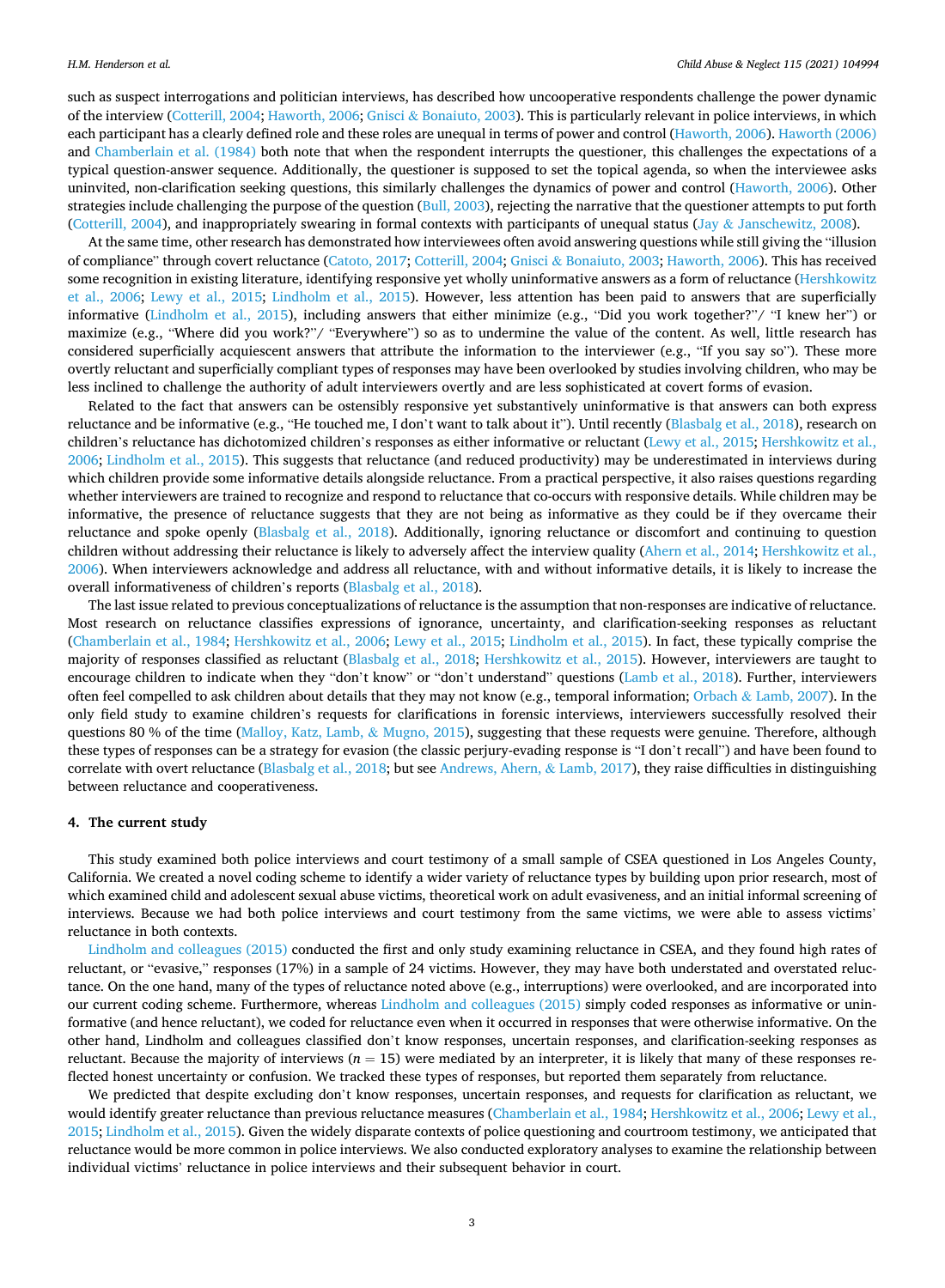#### <span id="page-4-0"></span>**5. Method**

#### *5.1. Sample*

Pursuant to the California Public Records Act (California Government Code 6250, 2010), researchers obtained trial transcripts of a multi-victim criminal case involving charges of pimping and pandering of a minor filed under Sect. 236 and Sect. 266 of the California Penal Code (human trafficking, pimping/soliciting of a minor). The case was tried by a jury in Los Angeles County in 2017, and the defendant was found guilty of 15 counts, including human trafficking of a minor by force or fear (Pen. Code §236.1, subd. (c)(1)); pandering by procuring a minor under the age of 16 to be a prostitute (§266i, subd. (b)(2)); pimping a minor under the age of 16 (§266 h, subd. (b)(2)); and assault by means of force likely to produce great bodily injury (§254, subd. (a)(4)). In a 2018 appeal the convictions were upheld.

We examined both the police interviews ( $n = 8$  victims, 1558 utterances) and courtroom examination transcripts ( $n = 6$  victims, 1961 utterances) conducted with female CSEA victims aged 15–17 years old (*M*age = 16.29). The victims were associated with the same sex trafficker and were thus interviewed by the same group of police officers, and for those who testified, were questioned by the same lawyers in court. Three victims did not testify in court, and another two victims only appeared for the preliminary hearing, so their preliminary hearing transcripts were read in as evidence and subsequently coded for the current study. For analyses, the victims were

| Table |  |  |
|-------|--|--|
|       |  |  |

| Type                            | Definition                                                                                                                                                                                                                                      | Example                                                                                                                                                                                                                |  |  |
|---------------------------------|-------------------------------------------------------------------------------------------------------------------------------------------------------------------------------------------------------------------------------------------------|------------------------------------------------------------------------------------------------------------------------------------------------------------------------------------------------------------------------|--|--|
| Refusal to answer<br>Silence    | Victim states that he/she will not answer a question.<br>When the victim didn't speak for $10+$ seconds after being asked a question.                                                                                                           | Victim: "I won't tell you that." "I skip that question."<br>Questioner: "So is that something you're willing to<br>do? [21 s pause] You sad about something? Hmm?"<br>Questioner: "So you know the motel where you got |  |  |
| Sidetrack                       | A question or response that is <i>overtly</i> off topic.                                                                                                                                                                                        | picked up?"<br>Victim: "I'm gonna tell you one time I'm not<br>testifying against him."                                                                                                                                |  |  |
| Don't like/want                 | Saying they don't want to answer or they don't like to talk about it.                                                                                                                                                                           | Victim: "I don't want to do this."; "I really don't like<br>talking about this."                                                                                                                                       |  |  |
| <b>Expresses</b><br>discomfort  | When the victim is hesitant to answer and gives an explanation that they are<br>uncomfortable, it is hard emotionally, or they are fearful.                                                                                                     | Victim: "This is just really hard for me to go<br>through."                                                                                                                                                            |  |  |
| <b>Expresses</b><br>frustration | Exclamative or vocalization of current exasperation or frustration.                                                                                                                                                                             | Victim: "Oh my god!"; "I'm sick of this."                                                                                                                                                                              |  |  |
| Challenge<br>motivation         | Victim expresses lack of trust or skepticism in interviewers' motivation.                                                                                                                                                                       | Victim: "I know you're trying to catch me in a lie.";<br>"So you're putting words in my mouth now?"                                                                                                                    |  |  |
| Challenge question              | Challenge question: Victim <i>explicitly</i> challenges why the interviewer asked that<br>question, or why the victim has to answer. This also includes challenges of the<br>question being "dumb" or "stupid."                                 | Victim: "Why do you want to know where I live?";<br>"This is stupid."                                                                                                                                                  |  |  |
| Question is<br>repetitive       | Victim states that the questions asked during the current interview are repetitive.<br>This does not include comments about repetitive questions across multiple<br>interviews.                                                                 | Victim: "I told you this already."; "Y'all are asking<br>the same questions."                                                                                                                                          |  |  |
| Answer is<br>unnecessary        | Victim believes that the interviewer should already know the answer or could ask<br>another source for that information.                                                                                                                        | Victim: "You already know who I'm talking about.";<br>"You're playing stupid."                                                                                                                                         |  |  |
| Denies assertion                | Victim challenges accuracy of interviewers' information or denies an assertion of<br>fact made by the interviewer. This is only in response to statements.                                                                                      | Questioner: "[X] told me that you worked with that<br>pimp."<br>Victim: "She's a liar. I never paid his pockets."<br>Questioner: "Is he a pimp?"<br>Victim: "If you say so."                                           |  |  |
| Quasi-acquiescent               | The victim does not confirm or deny with an explicit yes/no response but gives a<br>more vague and less explicit answer. This does not include expressions of<br>uncertainty or estimation (e.g., "I think so").                                |                                                                                                                                                                                                                        |  |  |
| Underinformative                |                                                                                                                                                                                                                                                 |                                                                                                                                                                                                                        |  |  |
| a. Uninformative                | The answer can be implied from the question.                                                                                                                                                                                                    | Questioner: "Who introduced you to the game?"<br>Victim: "Just somebody in the game."                                                                                                                                  |  |  |
| b. Echo                         | The most extreme version of an underinformative response where the victim<br>exclusively repeats content from the previous question.                                                                                                            | Questioner: "Tell me more about him asking weird,<br>irrelevant questions."<br>Victim: "He was asking weird, irrelevant questions."                                                                                    |  |  |
| c. Minimize                     | Victim downplays their answer, or seems to "dance around" the question.                                                                                                                                                                         | Questioner: "You worked with her right?"<br>Victim: "I was down there."                                                                                                                                                |  |  |
| d. Maximize                     | Victim response is so vague or broad that it is not truly informative. This does<br>include use of every but only when "every" is not plausible or informative.                                                                                 | Questioner: "I was told that you mainly worked Fig."<br>Victim: "I worked everywhere."                                                                                                                                 |  |  |
| Profanity                       | The use of profanity, excluding when the victim is recounting dialogue and the use<br>of "hoe" in "hoe partners."                                                                                                                               | Victim: "What the f**ks that mean?"; "They are full<br>of sh*t."                                                                                                                                                       |  |  |
| Interrupt                       | When the victim interrupts the questioner, indicated by a clearly incomplete<br>question. This was defined as a non-grammatical phrase and/or phrase that<br>doesn't make sense in isolation. It did not include victims' facilitators that may | Questioner: "Who is-"<br>Victim: "I don't know who he is."                                                                                                                                                             |  |  |
| Uninvited question              | have interrupted the interviewer.<br>When the victim responds to the interviewers' question with another question.<br>Clarification-seeking questions, rhetorical questions, or questions recounted in<br>dialogue were excluded.               | Questioner: "What happened with you and<br>[defendant]?"<br>Victim: "What'd you hear?"                                                                                                                                 |  |  |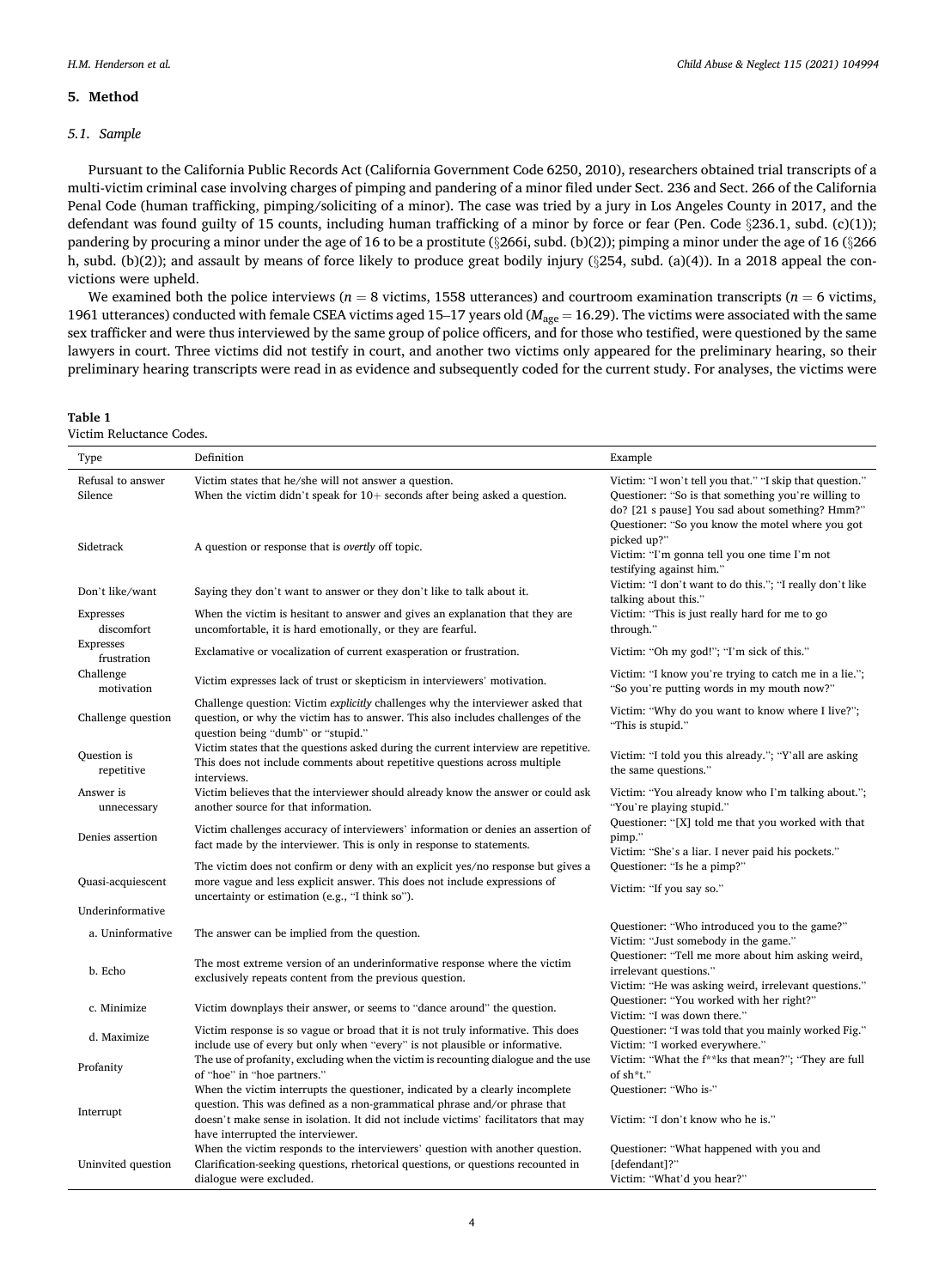<span id="page-5-0"></span>also categorized based on their subsequent trial involvement: the victims who testified in court (*n* = 570 utterances), the victims who only attended the preliminary hearing (*n* = 265 utterances), and the victims who did not attend trial or a preliminary hearing (*n* = 723 utterances).

#### *5.2. Development and implementation of coding*

Following the norm in forensic interviewing literature (e.g., [Ahern, Andrews, Stolzenberg,](#page-8-0) & Lyon, 2018), we identified four types of responses as "non-responsive:" (1) no response (i.e., silence, off-topic); (2) "I don't know/remember"; (3) uncertain responses (e.g., "I'm not sure"); or (4) clarification-seeking responses. If one of the types co-occurred with an informative response (e.g., "I don't know; I think it was late"), it was coded as informative.

To identify reluctance, we developed a novel coding scheme that identifies 16 types of reluctance [\(Table 1\)](#page-4-0). The coding scheme distinguishes between reluctance types that are similar but show a progression in resistance and uncooperation; for example, when the child refuses to answer a question, this is more reluctant than when a child says they don't want to answer a question, which in turn is more reluctant than expressing discomfort in answering. Victims' responses could contain multiple forms of reluctance (e.g., "Y'all keep asking me the same questions, and I'm irritated" contains both "question is repetitive" and "expresses frustration"). As well, reluctant and responsive statements were not mutually exclusive; thus, responses that informatively answered the interviewers' questions could still contain reluctance (e.g., "Yes, he was there. Why do you keep asking me about this?").

Three independent coders assessed victims' responses for reluctance, both utilizing the current measure and each of the four previous studies highlighted in the introduction [\(Chamberlain et al., 1984;](#page-8-0) [Hershkowitz et al., 2006; Lewy et al., 2015; Lindholm et al.,](#page-9-0) [2015\)](#page-9-0). If explicit definitions of codes were not included in the published manuscripts or appendices, attempts were made to obtain more information regarding the definitions of the codes through contact with the authors. In cases of uncertainty, the definitions were interpreted liberally. For example, [Lindholm et al. \(2015\)](#page-9-0) defined "evasive" responses as "unclear references, imprecise feedback, and vague descriptions;" we interpreted this as including any of the four types of underinformative responses in our scheme. The Appendix describes whether and how each previous reluctance measure captured the reluctance types identified in the current study.

#### *5.3. Inter-rater reliability*

Reliability was analyzed among the three independent coders throughout the development of the coding guide as well as during the final coding of the transcripts. We report the Prevalence-Adjusted Bias-Adjusted Kappa (PABAK) and the prevalence index. Because many types of reluctance have high prevalence indexes, Cohen's Kappa is difficult to interpret meaningfully, and PABAK has been recommended as an alternative measure (Brennan & [Stillman, 1992; Byrt, Bishop,](#page-8-0) & Carlin, 1993). We have also reported the percent agreement as it is a more familiar and intuitive inter-rater agreement index.

PABAK exceeded 0.90 for all variables, and percent agreement exceeded 94% for all variables; the prevalence index for individual variables was high (*>* 0.72). All disagreements were resolved by discussion. For the coding of content captured by previous reluctance

#### **Table 2**

| Prevalence of Reluctance Tactics in Current and Previous Measures. |  |  |
|--------------------------------------------------------------------|--|--|
|                                                                    |  |  |

|                               | Police |       |              |               | Court |             | <b>OR</b> | Lindholm et al.<br>(2015) | Lewy et al.<br>(2015) | Hershkowitz et al.<br>(2006) | Chamberlain et al.<br>(1984) |
|-------------------------------|--------|-------|--------------|---------------|-------|-------------|-----------|---------------------------|-----------------------|------------------------------|------------------------------|
| Type                          | N      | $\%$  | N            | $\frac{0}{0}$ |       |             |           |                           |                       |                              |                              |
| Refusal to answer             | 32     | 2.1%  | 5            | 0.3%          | 8.20  | $\mathbf X$ | X         | X                         | X                     |                              |                              |
| Silence                       | 4      | 0.3%  | 3            | 0.2%          | 1.68  | X           | X         | X                         | X                     |                              |                              |
| Sidetrack                     | 36     | 2.3%  | $\mathbf{1}$ | 0.1%          | 46.36 | X           | X         | X                         | X                     |                              |                              |
| Don't like/want               | 6      | 0.4%  | 6            | 0.3%          | 1.26  |             | X         | X                         |                       |                              |                              |
| Expresses discomfort          | 1      | 0.1%  | 3            | 0.2%          | 0.42  |             | X         | X                         |                       |                              |                              |
| <b>Expresses frustration</b>  | 6      | 0.4%  | 3            | 0.2%          | 2.52  |             |           |                           |                       |                              |                              |
| Challenge<br>motivation       | 27     | 1.7%  | 0            | $0.0\%$       | 70.45 |             |           |                           |                       |                              |                              |
| Challenge question            | 19     | 1.2%  | 6            | 0.3%          | 4.02  |             |           |                           | X                     |                              |                              |
| Question is repetitive        | 11     | 0.7%  | 9            | 0.5%          | 1.54  |             | X         |                           |                       |                              |                              |
| Answer is<br>unnecessary      | 8      | 0.5%  | $\mathbf{0}$ | 0.0%          | 21.51 |             |           |                           |                       |                              |                              |
| Denies assertion              | 83     | 5.3%  | 14           | 0.7%          | 7.83  |             |           | X                         |                       |                              |                              |
| Quasi-acquiescent             | 29     | 1.9%  | 4            | 0.2%          | 9.27  |             |           |                           |                       |                              |                              |
| Underinformative              | 36     | 2.3%  | 8            | 0.4%          | 5.77  |             |           |                           |                       |                              |                              |
| a. Uninformative              | 3      |       | $\mathbf{0}$ |               |       | X           | X         | X                         |                       |                              |                              |
| b. Echo                       | 10     |       | 2            |               |       | X           | X         | X                         |                       |                              |                              |
| c. Minimize                   | 16     |       | 5            |               |       | X           |           |                           |                       |                              |                              |
| d. Maximize                   | 7      |       | 1            |               |       | X           |           |                           |                       |                              |                              |
| Profanity                     | 61     | 3.9%  | 13           | 0.7%          | 6.11  |             |           |                           |                       |                              |                              |
| Interrupt                     | 86     | 5.5%  | 26           | 1.3%          | 4.34  |             |           |                           | X                     |                              |                              |
| Uninvited question            | 98     | 6.3%  | 14           | 0.7%          | 9.33  |             |           |                           |                       |                              |                              |
| Total reluctance <sup>a</sup> | 411    | 26.4% | 107          | 5.5%          | 6.21  | 6.8/0.9%    | 6.2/1.5%  | 10.8/1.8%                 | 10.6/2.0%             |                              |                              |

<sup>a</sup> Total reluctance is less than the sum of N's because 21.3 % of reluctant utterances contained multiple forms of reluctance.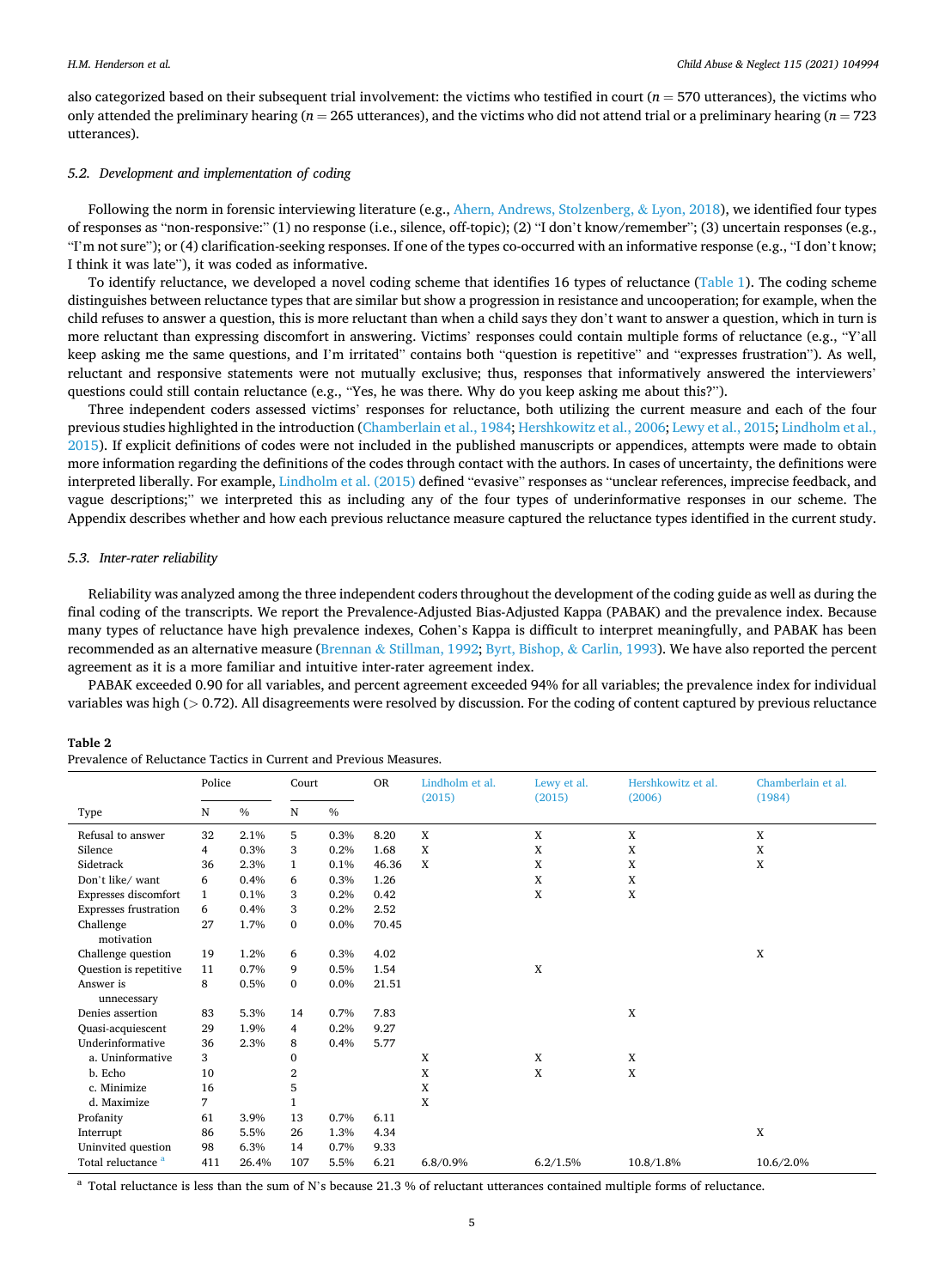measures, all discrepancies were discussed and resolved with 100% mutual agreement. Although disagreements were rare, the discrepancies amongst coders involved ambiguity in previous descriptions of codes, in which case liberal interpretations were adopted.

Our analysis plan was to first descriptively examine the prevalence of reluctance and non-responses in the police interviews and in court. Next, we descriptively compared previous reluctance measures to the current measure. Afterwards, Generalized Linear Mixed Models (GLMMs), which control for the repeated nature of the questioning and specific response proclivities, compared the presence of reluctance in both the police interviews and courtroom questioning as well as across CSEA groups based on trial involvement.

#### **6. Results**

#### *6.1. Prevalence of reluctance*

In the police interviews, 26.4% of responses contained at least one form of reluctance  $(M = 51$  utterances per interview), and in courtroom examinations, 5.5% of responses contained at least one form of reluctance  $(M = 18$  utterances per examination; see [Table 2\)](#page-5-0). Regarding non-responses, 9.7% (*M* = 19 utterances per interview) of responses in police interviews were non-responsive and 7.0% of responses in courtroom examinations were non-responsive (*M* = 23 utterances per interview). If one assumed nonresponsiveness was also indicative of reluctance, the total reluctance would be  $31\%$  ( $M = 61$  utterances per interview) in the police interviews and 11% ( $M = 37$  utterances per interview) in the courtroom examinations.

#### *6.2. Previous reluctance measures*

Next, researchers examined previous studies' measures of reluctance. [Table 2](#page-5-0) describes whether previous measures captured each reluctance type (indicated by "X") as well as the total amount of reluctance that they would have captured in the current sample (i.e., "Total Reluctance"). As seen in [Table 2,](#page-5-0) previous measures identified less than half of the reluctance captured by the current measure. While the current study identified reluctance in 26.4% of responses in police interviews, the most successful previous measures [\(Chamberlain et al., 1984;](#page-8-0) [Hershkowitz et al., 2006](#page-9-0)) identified less than 11%. Similarly, while the current study identified reluctance in 5.5% of responses in court, the most successful previous measure [\(Chamberlain et al., 1984](#page-8-0)) identified 2%.

#### *6.3. Reluctance in police interviews and courtroom examinations*

Several analyses examined the reluctance in the different interviewing settings (i.e., police interviews, courtroom examinations) and different groups of CSEA based on trial involvement. A GLMM comparing the presence of reluctance in both interviewing settings found significantly more reluctance in the police interviews  $(B = -1.14, SE = 0.17, Z = -6.58, p < .001)$  compared to courtroom questioning.

Next, exploratory analyses compared the rates of reluctance in police interviews across the three groups of CSEA, based on trial involvement (i.e., testified in trial, testified only at preliminary hearing, did not testify at all). Analyses found that the victims who did not testify at all were the most reluctant in their police interviews (40.4% of utterances;  $B = 1.03$ ,  $SE = 0.33$ ,  $Z = 3.18$ ,  $p = .001$ ), followed by the victims who only testified in their preliminary hearings (19.4% of utterances;  $B = -0.82$ ,  $SE = 0.37$ ,  $Z = -2.24$ ,  $p =$ .025). The victims who testified in trial were the least reluctant in their police interviews (9.6% of utterances).

#### **7. Discussion**

The results supported both hypotheses: our reluctance measure captured more reluctance than previous measures even when excluding expressions of ignorance, uncertainty, and clarification-seeking responses, and the CSEA victims expressed more reluctance during their police interviews than in courtroom examinations. Exploratory analyses revealed that victims' reluctance during their police interviews was significantly associated with their subsequent trial involvement. That is, if they were more reluctant during the police interviews, they were less likely to appear in court. These findings have implications for future conceptualizations of reluctance as they illustrate the importance of considering the age of the victim and the circumstances under which the victim is questioned when identifying reluctance.

The current study defined several novel, or frequently overlooked, forms of reluctance, such as asking uninvited questions, interrupting the questioner, denying assertions, using profanity, and challenging aspects of the interview (e.g., the interviewer's motivations or questions). We identified reluctance tactics that have previously been identified only in the adult evasiveness literature (e.g., [Catoto, 2017](#page-8-0); [Cotterill, 2004;](#page-8-0) Gnisci & [Bonaiuto, 2003](#page-9-0); [Haworth, 2006\)](#page-9-0). Previous work with minor victims of sex crimes has focused on children and young adolescent victims of abuse (e.g., [Hershkowitz et al., 2006; Lewy et al., 2015; Lindholm et al., 2015](#page-9-0)), and these younger children may not express themselves in the same way as older adolescents, particularly adolescent victims of sex trafficking.

Overt reluctance, such as explicitly refusing to answer, likely requires a willingness to challenge adults and their roles as interviewers (who expect respect and attempt to control the questioning). It is interesting to note that three of the least common reluctance tactics used by CSEA victims were silence, expressing discomfort, and saying that they didn't like or want to talk, together comprising less than 5% of their reluctant responses. These three tactics have been noted in the CSA interviewing literature (e.g., [Blasbalg et al., 2018;](#page-8-0) [Hershkowitz et al., 2006](#page-9-0); [Lewy et al., 2015\)](#page-9-0), which further demonstrates that CSEA victims express reluctance differently than younger CSA victims. Rather, CSEA victims often expressed their reluctance more overtly, using tactics that challenged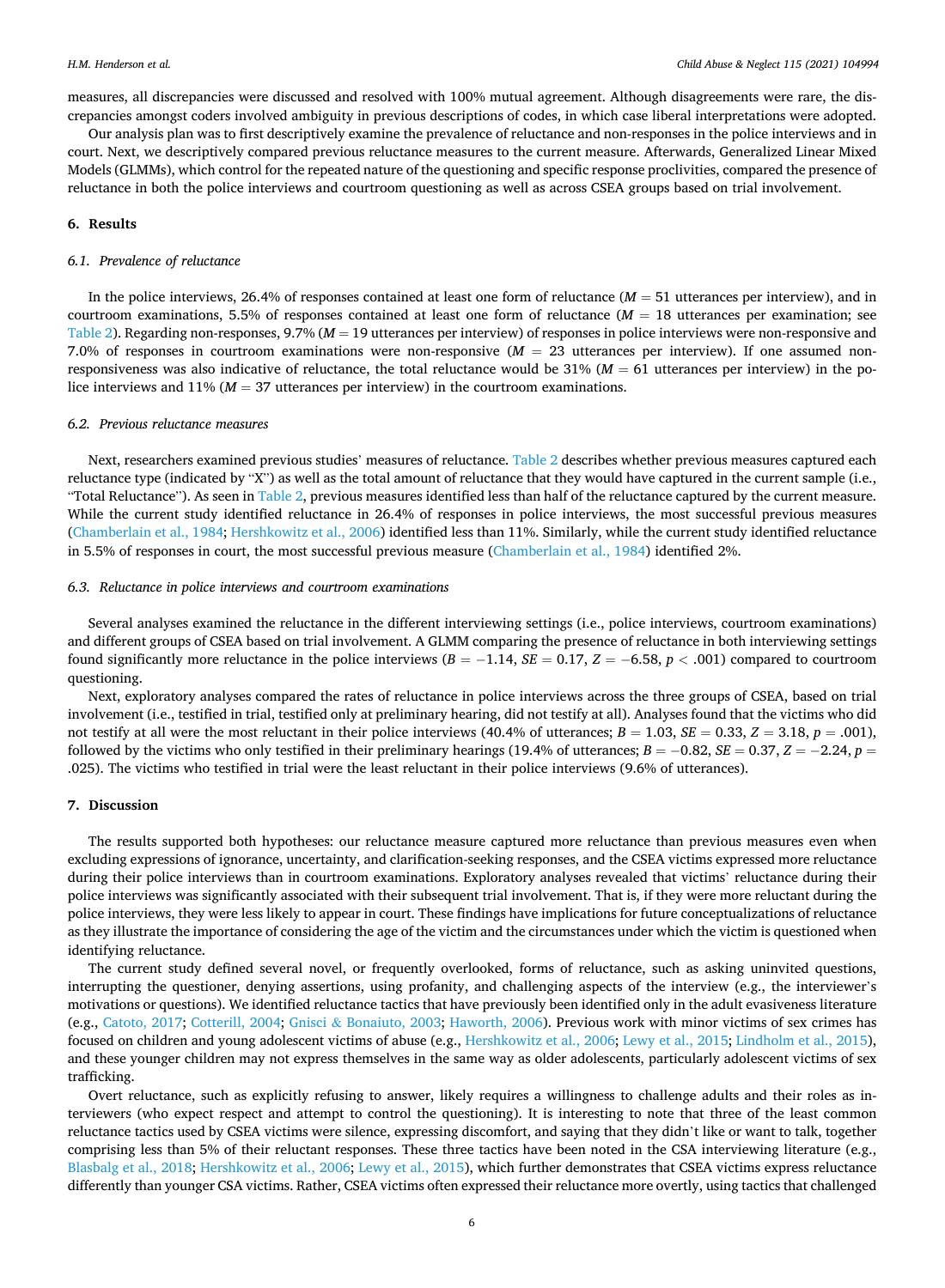the power dynamics in their interviews, particularly with police officers.

Covert reluctance (such as quasi-acquiescence and minimizing and maximizing responses) likely requires a degree of sophistication in crafting responses that only seem to be cooperative, and these also appeared with some frequency among CSEA victims. While previous CSA literature has identified some of these covert tactics [\(Hershkowitz et al., 2006; Lewy et al., 2015](#page-9-0)), they may occur less frequently in interviews with children because of the advanced sophistication that is required.

Previous measures also overlooked and underestimated reluctance in part because they dichotomized informativeness and reluctance [\(Chamberlain et al., 1984](#page-8-0); [Hershkowitz et al., 2006; Lewy et al., 2015](#page-9-0); [Lindholm et al., 2015\)](#page-9-0), whereas the current measure considered reluctance separate from informativeness. We found that many types of reluctance frequently co-occurred with informativeness (e.g., "Yeah he did. Why do you wanna know?"). Because research suggests that appropriately responding to reluctance increases the informativeness of children's accounts ([Blasbalg et al., 2018](#page-8-0)), it is imperative that all reluctance is identified in children's interviews.

Regarding our second hypothesis, we found that the CSEA victims expressed more reluctance in the police interviews compared to courtroom questioning. There are a number of differences between police interviews and courtroom examinations that could account for these differences, and future work can tease apart the reasons. The police were questioning victims at an early phase in the investigation, and likely were gathering information that the victims had never before divulged ([Farrell, McDevitt,](#page-8-0) & Fahy., 2010,  $2019$ ). Furthermore, police typically use techniques such as minimizing and maximizing tactics (Kassin & [Gudjonsson, 2004](#page-9-0)), which are not allowed in court, and these may be particularly likely to elicit reluctant responses. Reluctance in police interviews may also be exacerbated by previous negative experiences that CSEA have had with law enforcement [\(Farrell et al., 2019](#page-8-0); [Maurrasse](#page-9-0) & Jones, [2016\)](#page-9-0). Courtroom examinations, on the other hand, are highly formalized interactions in which questioning is more controlled and for which victims are probably better prepared. Attorneys rely on closed-ended questions to control the information and often leave little, if any, room for the witness to elaborate (Andrews  $\&$  [Lamb, 2014\)](#page-8-0). Spontaneous statements by the victim will lead the judge to intervene. It is also reasonable to assume that the victims who agree to testify in court will be less reluctant than victims who do not testify based simply on the fact that they have *agreed* to testify. Additionally, victims who testify may have been instructed about what questions to expect from both parties, which may further decrease reluctance during courtroom testimony. Thus, the timing and structure of courtroom examinations limits opportunities, and perhaps the motivation, for witnesses to be explicitly reluctant compared to police interviews.

Exploratory analyses revealed that reluctance exhibited during the police interview was significantly associated with subsequent trial involvement. More reluctant interviewees were less likely to appear in court. This raises concerns regarding the prosecution of these cases because successful sex trafficking prosecution is often dependent on the cooperation of the victims [\(United Nations Office](#page-9-0) on Drugs & [Crime, 2016\)](#page-9-0). In addition, this finding suggests that if reluctance is identified in earlier interviews, targeted therapeutic intervention for reluctant victims could increase victims' willingness to participate in subsequent legal proceedings.

#### *7.1. Limitations and future work*

Because this was a small sample of CSEA victims from a single court case, one cannot generalize these findings to CSEA victims in general. Rather, the primary purpose of the study is to identify and more clearly define types of reluctance that one may encounter when interviewing CSEA victims, and older victims generally. This coding scheme can be used in future research in a number of important ways.

First, little research has examined when children develop the cognitive abilities and motivations to employ more sophisticated evasiveness tactics. Social and cognitive factors likely contribute to whether children exhibit certain types of reluctance, and thus these are likely to vary with age. Based on the abilities of different ages to respond evasively, this variation may also improve our determination of whether non-responses such as don't know responses are reluctant or cooperative. For example, younger children might express reluctance through expressions of ignorance, but as they mature and adopt more sophisticated strategies, they may use these responses more honestly. Conversely, perhaps even sophisticated adolescents use don't know answers more often when they are reluctant, such that they are positively related to other types of reluctance.

Similarly, some of the responses we identified as reluctant, such as minimizing and maximizing, might be clear evidence of reluctance among older victims, but evidence of immature responding among younger children. Young children often exhibit formal reticence, whereby they provide minimally sufficient responses to questions based on the form of the question; for example, they tend to provide unelaborated yes/no answers to questions that can be answered yes or no, even if the interlocutor anticipates elaboration [\(Lyon, McWilliams,](#page-9-0) & Williams, 2019). Furthermore, what looks like reluctance among older children might simply signal fatigue or distractibility among younger children. We suspect that older children and adolescents learn to exhibit reluctance by "playing dumb," that is, they respond in ways that would look like normative responding among young children.

Second, research can explore the factors related to different ways in which victims express reluctance. Victims may exhibit overt and covert forms of reluctance differently based on their relationship with the questioner and the type of questioning, as noted above with respect to police and court questioning. Child and adolescent victims' reluctance may also be differentially affected by the topic of the question, particularly when intimate details are requested that induce shame, fear, or guilt. Moreover, the way in which victims express reluctance may provide insight into their reasons for resistance. For example, "It's hard to talk about," may derive from feelings of shame and embarrassment, whereas "Why should I talk to you?" may express a lack of trust in the criminal justice system.

Third, research can explore reluctance-minimizing strategies for victims that are appropriately tailored to their development, their specific concerns or difficulties, and how they express reluctance. Researchers have explored how interviewer support and rapport building can reduce reluctance in CSA victims ([Blasbalg, Hershkowitz, Lamb, Karni-Visel,](#page-8-0) & Ahern, 2019; [Blasbalg et al., 2018](#page-8-0); [Lamb](#page-9-0)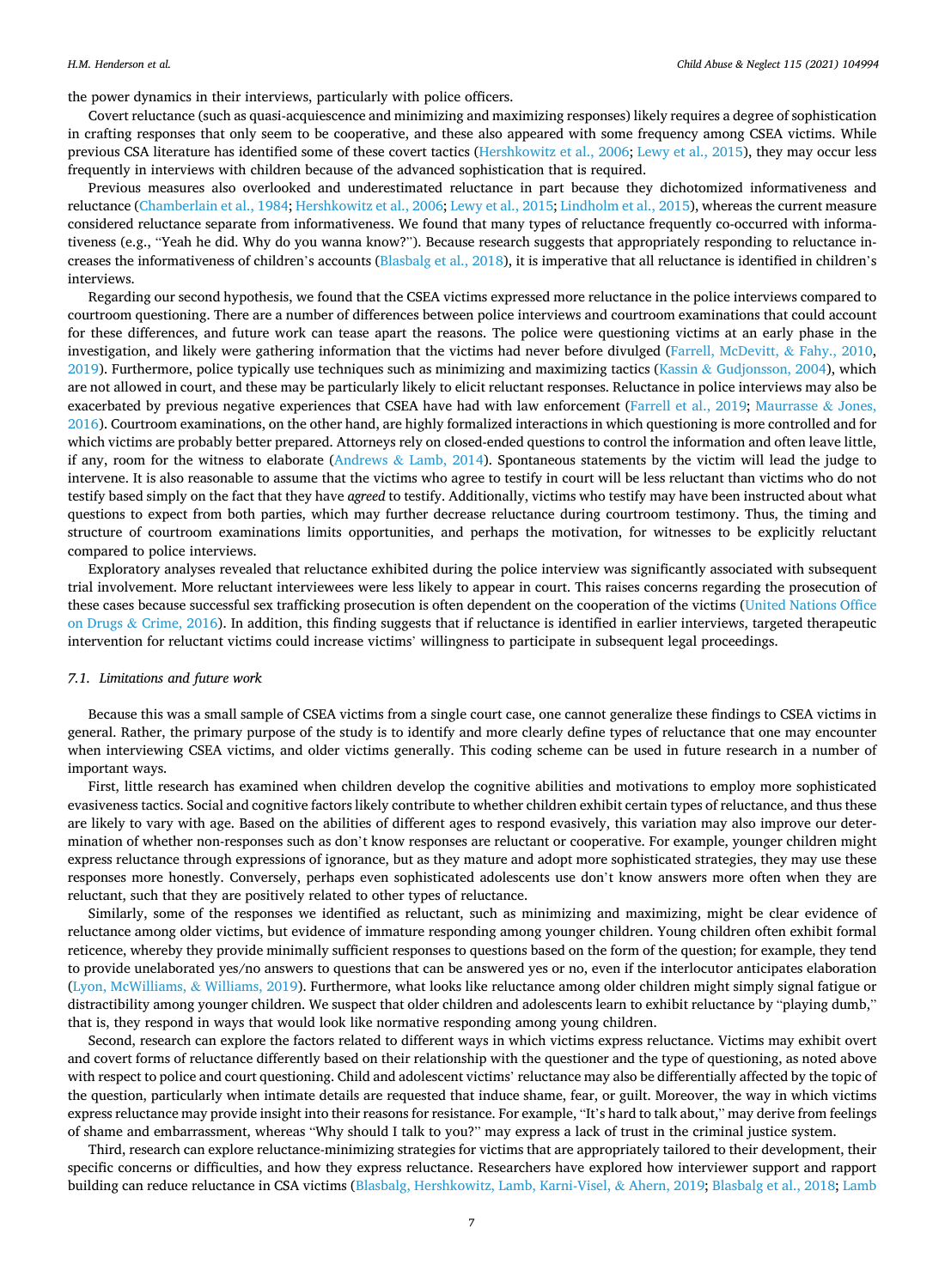<span id="page-8-0"></span>[et al., 2018](#page-9-0)). However, there is little research that considers adolescents as a developmentally distinct age group (Cronch et al., 2006), although they will likely require supportive strategies that are tailored to their development. As discussed above, CSEA victims provide additional challenges because of their increased reluctance and previous life experiences.

Finally, research can help to further refine types of reluctance. Even within the types of reluctance identified here, victims may express reluctance in more or less overt ways. For example, references to repeated questions can be overt (e.g., "You keep asking the same thing over and over") or covert (e.g., "As I've said..."). Because of the rigidity of courtroom examinations, victims may have expressed reluctance in subtle ways that were not detected in the current coding scheme.

#### *7.2. Conclusion*

These findings have important implications for the questioning of CSEA victims as well as other victims. Research should examine a variety of questioning settings to identify how different populations express reluctance, and subsequently, how interviewers' questions, supportive statements, and unsupportive statements affect reluctance. If we overlook or misinterpret reluctance, we fail to thoroughly understand what youth are saying, which is essential to comprehending their interactions with interviewers and how interviewers' behaviors affect their cooperation.

#### **Author note**

The authors would like to thank Hailey Konovalov, Nika Moussavi, Dr. Shanna Williams, and Professor Jodi Quas for their assistance.

This study was supported in part by the National Institute of Child Health and Human Development (Grant HD087685) and National Science Foundation (Grant 1921250).

#### **Appendix A. Supplementary data**

Supplementary material related to this article can be found, in the online version, at doi:[https://doi.org/10.1016/j.chiabu.2021.](https://doi.org/10.1016/j.chiabu.2021.104994) [104994.](https://doi.org/10.1016/j.chiabu.2021.104994)

#### **References**

- Ahern, E., Andrews, S., Stolzenberg, S., & Lyon, T. (2018). The productivity of wh-prompts in child forensic interviews. *Journal of Interpersonal Violence, 33*(13), 2007–2015. <https://doi.org/10.1177/0886260515621084>
- Ahern, E. C., Hershkowitz, I., Lamb, M. E., Blasbalg, U., & Karni-Visel, Y. (2019). Examining reluctance and emotional support in forensic interviews with child victims of substantiated physical abuse. *Applied Developmental Science, 23*(3), 227–238. <https://doi.org/10.1080/10888691.2017.1387057>
- Ahern, E. C., Hershkowitz, I., Lamb, M. E., Blasbalg, U., & Winstanley, A. (2014). Support and reluctance in the pre-substantive phase of alleged child abuse victim investigative interviews: Revised versus Standard NICHD protocols. *Behavioral Sciences & the Law, 32*(6), 762–774. <https://doi.org/10.1002/bsl.2149>
- Albright, K., Greenbaum, J., Edwards, S., & Tsai, C. (2020). Systematic review of facilitators of, barriers to, and recommendations for healthcare services for child survivors of human trafficking globally. *Child Abuse & Neglect, 100*.<https://doi.org/10.1016/j.chiabu.2019.104289>
- Andrews, S. J., & Lamb, M. E. (2014). The effects of age and delay on responses to repeated questions in forensic interviews with children alleging sexual abuse. *Law and Human Behavior, 38*(2), 171–180.<https://doi.org/10.1037/lhb0000064>
- Andrews, S. J., Ahern, E. C., & Lamb, M. E. (2017). Children's uncertain responses when testifying about alleged sexual abuse in Scottish courts. *Behavioral Sciences & the Law, 35*(3), 204–224. <https://doi.org/10.1002/bsl.2286>
- Blasbalg, U., Hershkowitz, I., & Karni-Visel, Y. (2018). Support, reluctance, and production in child abuse investigative interviews. *Psychology Public Policy and Law, 24*  (4), 518–527. <https://doi.org/10.1037/law0000183>
- Blasbalg, U., Hershkowitz, I., Lamb, M. E., Karni-Visel, Y., & Ahern, E. C. (2019). Is interviewer support associated with the reduced reluctance and enhanced informativeness of alleged child abuse victims? *Law and Human Behavior, 43*(2), 156–165.<https://doi.org/10.1037/lhb0000303>
- Brennan, P., & Stillman, A. (1992). Statistical methods for assessing observer variability in clinical measures. *BMJ: British Medical Journal, 304*(6840), 1491–1494. <https://doi.org/10.1136/bmj.304.6840.1491>

Bull, P. (2003). *[The microanalysis of political communication: Claptrap and ambiguity](http://refhub.elsevier.com/S0145-2134(21)00067-3/sbref0050)*. New York, NY: Routledge.

Byrt, T., Bishop, J., & Carlin, J. B. (1993). Bias, prevalence and kappa. *Journal of Clinical Epidemiology, 46*(5), 423–429. [https://doi.org/10.1016/0895-4356\(93\)](https://doi.org/10.1016/0895-4356(93)90018-V) [90018-V](https://doi.org/10.1016/0895-4356(93)90018-V)

[Catoto, J. S. \(2017\). On courtroom questioning: A forensic linguistic analysis.](http://refhub.elsevier.com/S0145-2134(21)00067-3/sbref0060) *Journal of Humanities and Social Science, 22*(11), 65–97.

Chamberlain, P., Patterson, G., Reid, J., Kavanagh, K., & Forgatch, M. (1984). Observation of client resistance. *Behavior Therapy, 15*(2), 144–155. [https://doi.org/](https://doi.org/10.1016/S0005-7894(84)80016-7) [10.1016/S0005-7894\(84\)80016-7](https://doi.org/10.1016/S0005-7894(84)80016-7)

Compo, N. S., Gregory, A. M., & Fisher, R. (2010). Interviewing behaviors in police investigators: A field study of a current US sample. *Psychology, Crime, & Law, 18*(4), 359–375. <https://doi.org/10.1080/1068316X.2010.494604>

- Cotterill, J. (2004). Collocation, connotation, and courtroom semantics: Lawyers' control of witness testimony through lexical negotiation. *Applied Linguistics, 25*(4), 513–537. <https://doi.org/10.1093/applin/25.4.513>
- Crisma, M., Bascelli, E., Paci, D., & Romito, P. (2004). Adolescents who experienced sexual abuse: Fears, needs, and impediments to disclosure. *Child Abuse & Neglect, 28*(10), 1035–1048. <https://doi.org/10.1016/j.chiabu.2004.03.015>
- Cronch, Lindsay E., Viljoen, Jodi L., & Hansen, David J. (2006). Forensic interviewing in child sexual abuse cases: Current techniques and future directions. *Aggression and Violent Behavior, 11*(3), 195–207. <https://doi.org/10.1016/j.avb.2005.07.009>
- Farrell, A., Dank, M., de Vries, I., Kafafian, M., Hughes, A., & Lockwood, S. (2019). Failing victims? Challenges of the police response to human trafficking. *Criminology & Public Policy, 18*(3), 649–673. <https://doi.org/10.1111/1745-9133.12456>
- Farrell, A., McDevitt, J., & Fahy, S. (2010). Where are all the victims? Understanding the determinants of official identification of human trafficking incidents. *Criminology & Public Policy, 9*(2), 201–233.<https://doi.org/10.1111/j.1745-9133.2010.00621.x>